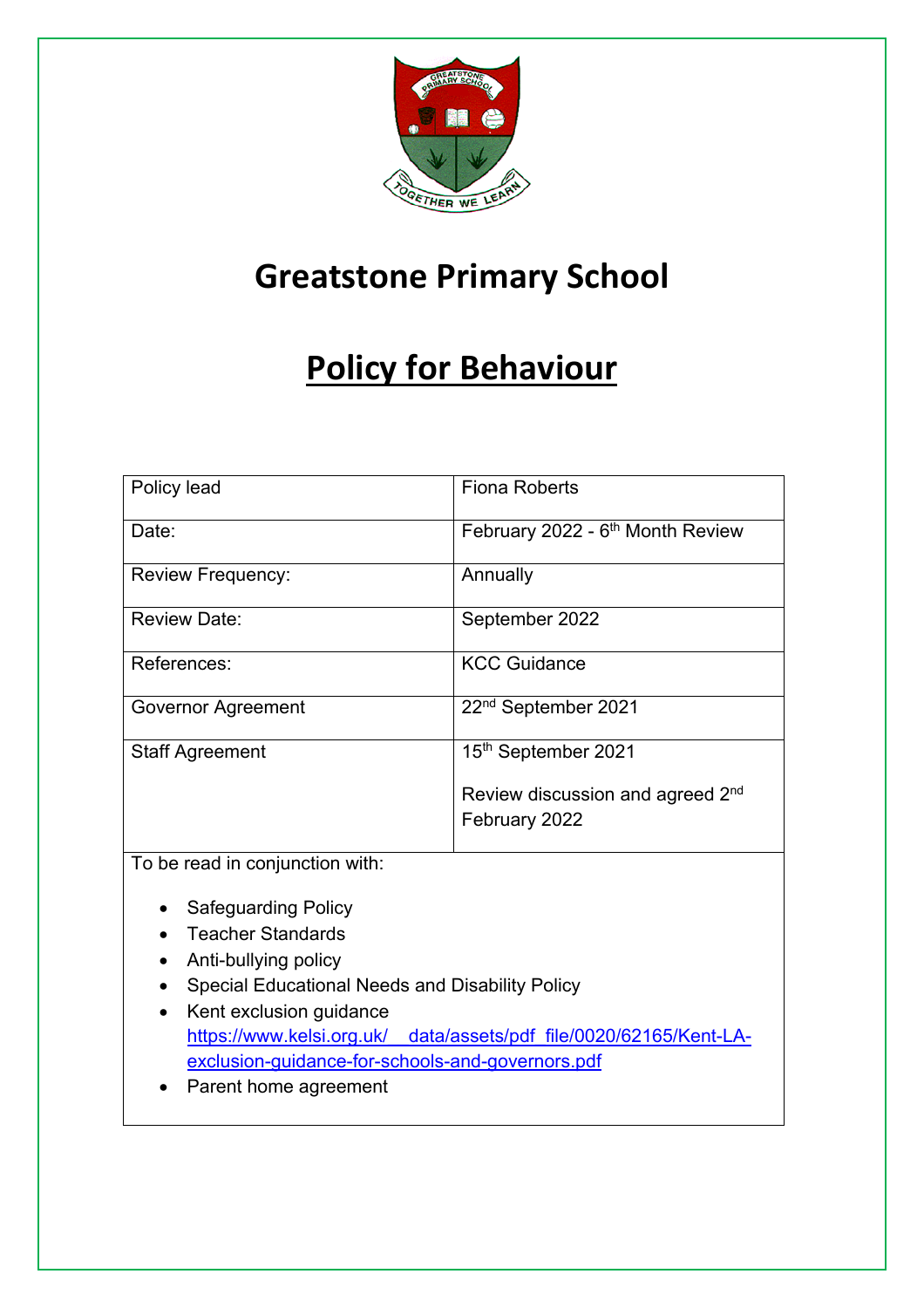#### **Introduction**

At Greatstone Primary School, we believe that every child has the right to learn but no child has the right to disrupt the learning of others. Every staff member, child and parent has a responsibility to positively contribute to the ethos of our school through the behaviours we all display. Our behaviour policy has been created to foster a set of values that has been developed and agreed by staff, children, parents and the Governing Body. These values aim to underpin teaching and learning, enabling our children not only to make progress and flourish in the classroom, but also to promote their social and emotional development and well- being.

## **Rationale**

We believe that our behaviour policy should not just be a set of rules but more a consistent code of conduct where good behaviour is expected, highlighted and rewarded and poor behaviour is identified and modified through clear guidance, support and where necessary, sanctions. This policy should be applied fairly, in partnership with parents and with transparency of ownership by all.

We firmly believe that the establishment of a sound, positive and caring ethos is an essential prerequisite for learning. It depends on trusting relationships and co-operative teamwork from all members of the school community.

## **Teachers' Standards identify the following:**

- All teachers should manage behaviour effectively to ensure a good and safe learning environment
- Have clear rules and routines for behaviour in classrooms and take responsibility for promoting good courteous behaviour both in classrooms and around the school in accordance with the school's policy.
- Have high expectations of behaviour and establish a framework for discipline with a range of strategies using praise, sanctions and rewards consistently and fairly
- Manage classes effectively using approaches appropriate to pupil' needs in order to involve and motivate them
- Maintain good relationships with pupils, exercise appropriate authority and act decisively when necessary

#### **Aims**

- $\checkmark$  To encourage a calm, purposeful and happy atmosphere within school.
- $\checkmark$  To provide clear boundaries for acceptable behaviour to ensure physical and emotional safety.
- $\checkmark$  To ensure a simple and consistent whole school approach where appropriate behaviour and language is used by all across the school.
- $\checkmark$  To ensure parents are informed and aware of disciplinary incidents by the class teacher and further procedures by the Senior Leadership Team if required.
- $\checkmark$  To provide a system of rewards to encourage and promote good behaviour and to try to change untoward behaviour.
- $\checkmark$  To ensure that learning time for all children is maximised and is not disrupted.
- $\checkmark$  To prevent bullying.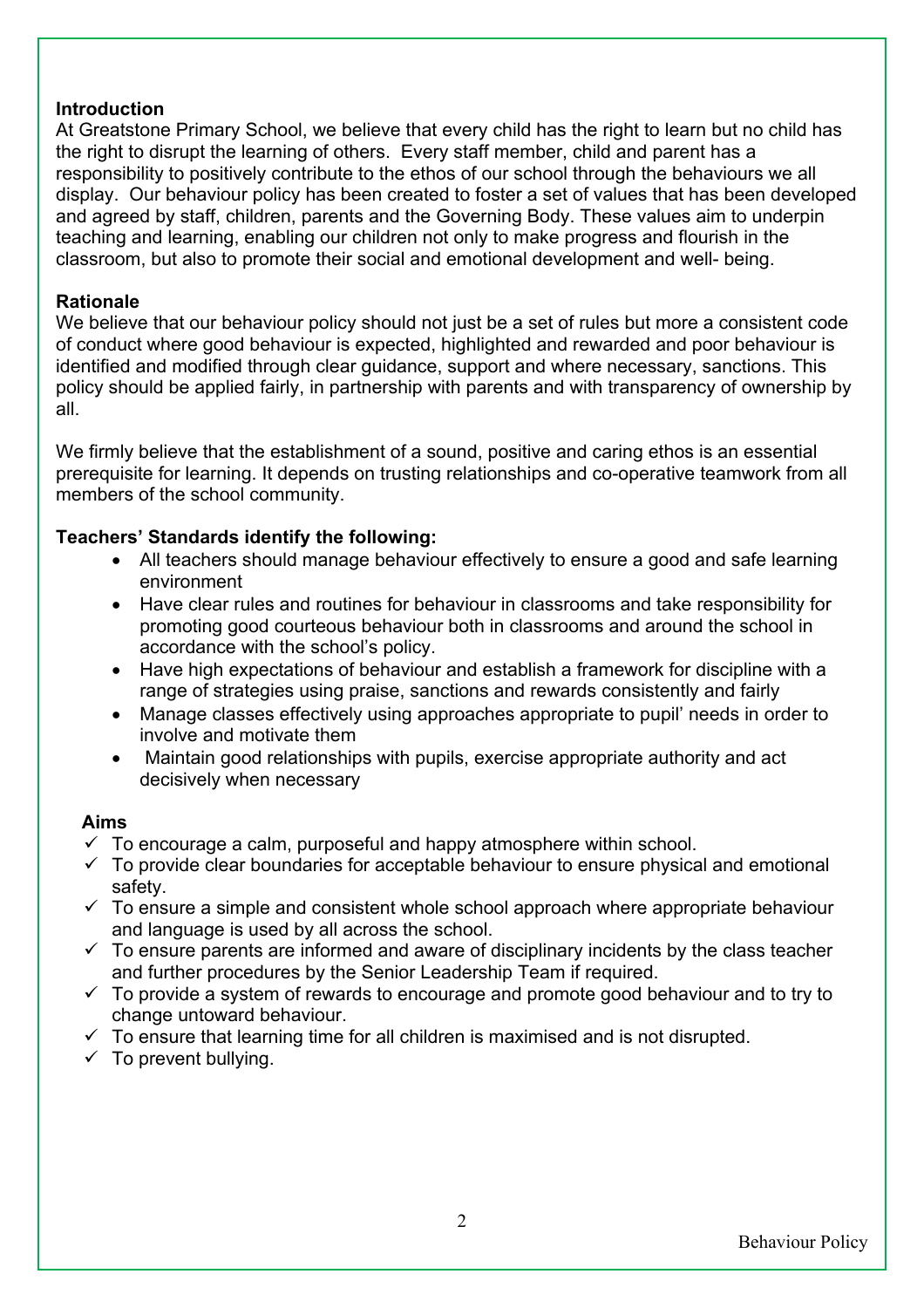## **Staff Responsibilities**

All staff should be quick to praise and slow to criticise, accentuating the positive. This is probably the most common and most effective reward of all and underpins excellent teaching and relationships.

- To treat all children fairly and with respect.
- Work as a team to support and encourage each other.
- Staff must use positive and negative consequences clearly and consistently.
- Provide a challenging, interesting and relevant curriculum.
- Be a good role model.
- Form good relationships with parents and children.
- Communicate incidents (both positive and negative) directly with parents and carers.
- Ensure all behaviour incidents are logged and monitored using the behaviour tracking system (CPOMS)
- Provide a well-ordered environment in which all are fully aware of behavioural expectations.
- Conduct themselves as per the school code of conduct.
- Respect each other's rights, values and beliefs.
- Foster and promote goodwill and a sense of belonging in the community.
- Offer equal opportunities in all aspects of school life and recognise the importance of different cultures.
- Effective and positive use of voice, body language, and rewards, as well as sanctions, should be used to reward and modify behaviour.
- Encourage, praise and positively reinforce good relationships and behaviour.
- Reject harassment in any form.

#### **Parents' Responsibilities**

- To make children aware of appropriate behaviour.
- To encourage independence and self-discipline.
- To show an interest in all their child does in school.
- To support the school in implementing this policy.
- To be aware of the school rules.

# **Children's Responsibilities**

- To do their best.
- To contribute to their own learning.
- To treat others, their belongings and the environment with respect.
- To show consideration for others.
- To consider the effects of their actions on others.

# **Applying the Policy in the Classroom**

Through regular consistent lessons and discussions with children regarding their behaviour, all children should know, understand and demonstrate how their behaviour reflects the school rules of:

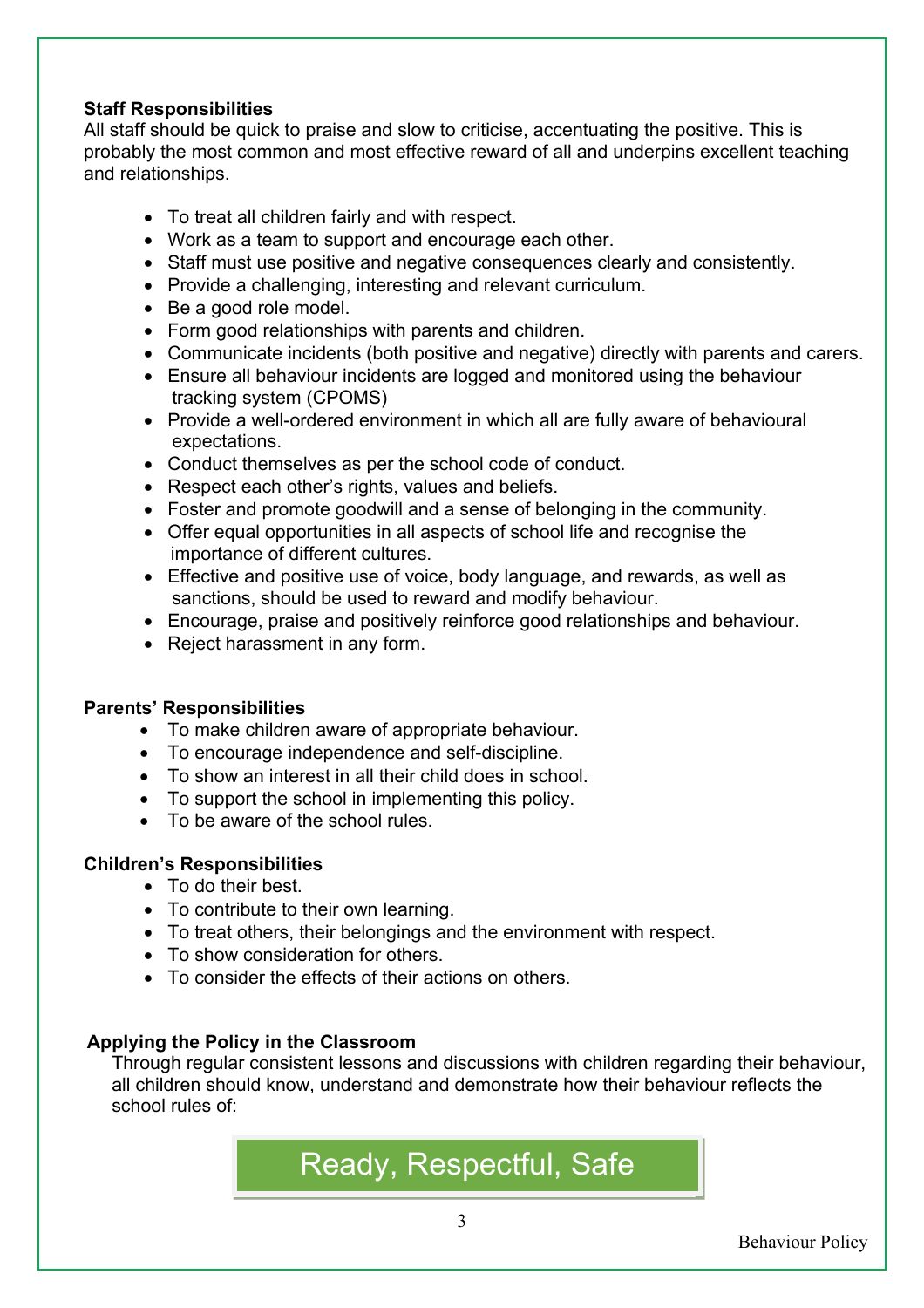These rules are best achieved through the following:

- $\checkmark$  We are always ready to listen and learn
- $\checkmark$  We respect each other at all times and follow instructions
- $\checkmark$  We keep ourselves and our community safe

#### **Rewards for Positive Behaviour**

At Greatstone Primary School, we believe that children should be encouraged to behave well and complete their learning activities. Whilst our aim is that children should work and behave well for the pleasure of the task, we recognise that rewards are sometimes necessary and appropriate.

- Daily Rewards Dojo Points/House points
	- Verbal praise
	- High 5s
	- Sharing amazing learning with peers, other adults or parents
	- Dojo points certificate
	- Star of the Day certificate from member of SLT

# Certificates and Rewards

# • Reading prizes

- Sports Day Rewards
- Celebration Assembly
- Gold Book
- 5+ Dojo points certificate
- Star of the Day certificate
- Attendance reward
- Extra Play
- House winner reward
- Forest school awards
- Termly postcards sent home for achievements in each of the values.
- 'Friday Hot Chocolate' with Mrs Kay for the child in each class who receives the most Dojos in a week.

# Personalised Rewards • Behaviour charts

- 
- Reward Time
- Pupil Premium Incentive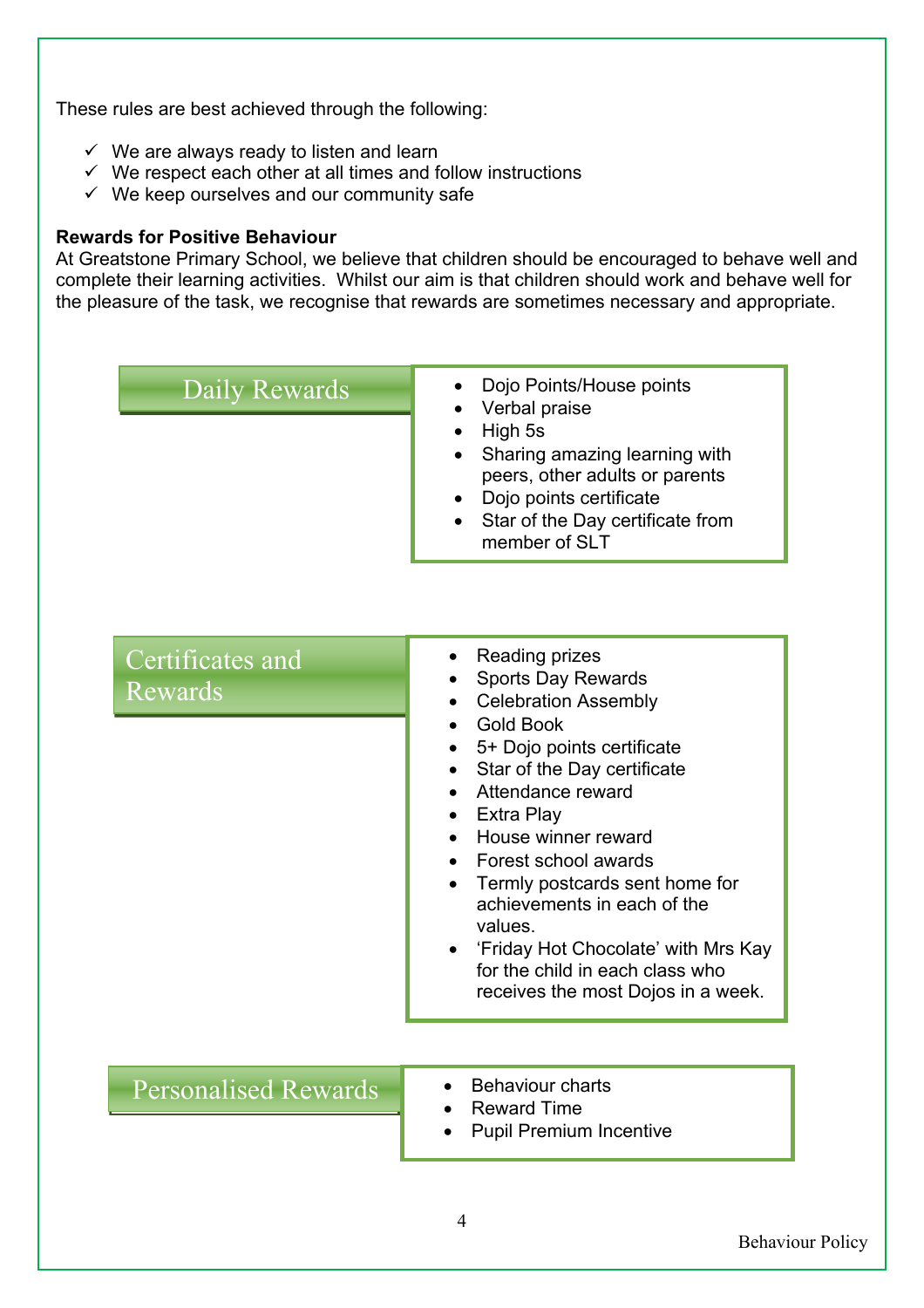#### **Approaches and Consequences for negative behaviour**

The behaviour approach used within the school will allow for children to reflect upon negative behaviour but also learn from their experiences. Record of negative behaviours will be recorded on CPOMS.

**Warning:** Children will be spoken to about negative behaviours they are showing, this will give them a chance to modify behaviours. The focus of the conversation will be to reinforce desired and appropriate behaviours.

**Yellow Card:** Child has broken one of the rules. The Yellow card will be recorded on the child's class record by the member of staff who issued it. The consequence of a yellow card is missing 5 minutes of a child's break or lunch time with a member of their teaching team.

#### **Red Card:**

- If a child receives more than one yellow card in the same session for the same behaviour this will result in a red card as they have not modified their behaviour, in line with the adult's instructions
- If a child has deliberately hurt another by punching, kicking, scratching etc;
- If children have been physically fighting or caused harm to an adult;
- Rough play resulting in injury to children.

Red cards will be recorded on CPOMS by the member of staff who issued it. Parents or carers will be spoken to regarding red cards from the class teacher, or member of SLT. The consequence of a red card is missing 15 minutes of the next break or lunch time in an area with a member of the Senior Leadership Team.

Whilst the above lists are examples of the types of behaviour which could constitute each sanction, we recognise that as a school we have a large range of ages and expectations of children so each negative behaviour would have to be considered in line with the child's developmental understanding and specific needs. We believe that each child should have the chance to 'start again' and therefore after every break and lunch time the child will come in on a 'clean slate' with an opportunity to demonstrate positive behaviours.

We recognise that not all children will be able to access and learn from these sanctions and in these cases a Behaviour Plan is devised with the Teaching Team, a member of Senior Leadership Team and the Parents. The aim of the Behaviour Plan is to draw upon all experiences and look at the strengths of the child, the areas of need and the next steps. These support methods could include individual reward charts, restructured school timetable, resources to support learning, mentors identified as a specific member of staff or individualised sanctions.

All Behaviour Plans are regularly reviewed with children, staff and parents.

In some cases, risk assessments of a child's behaviour are also completed.